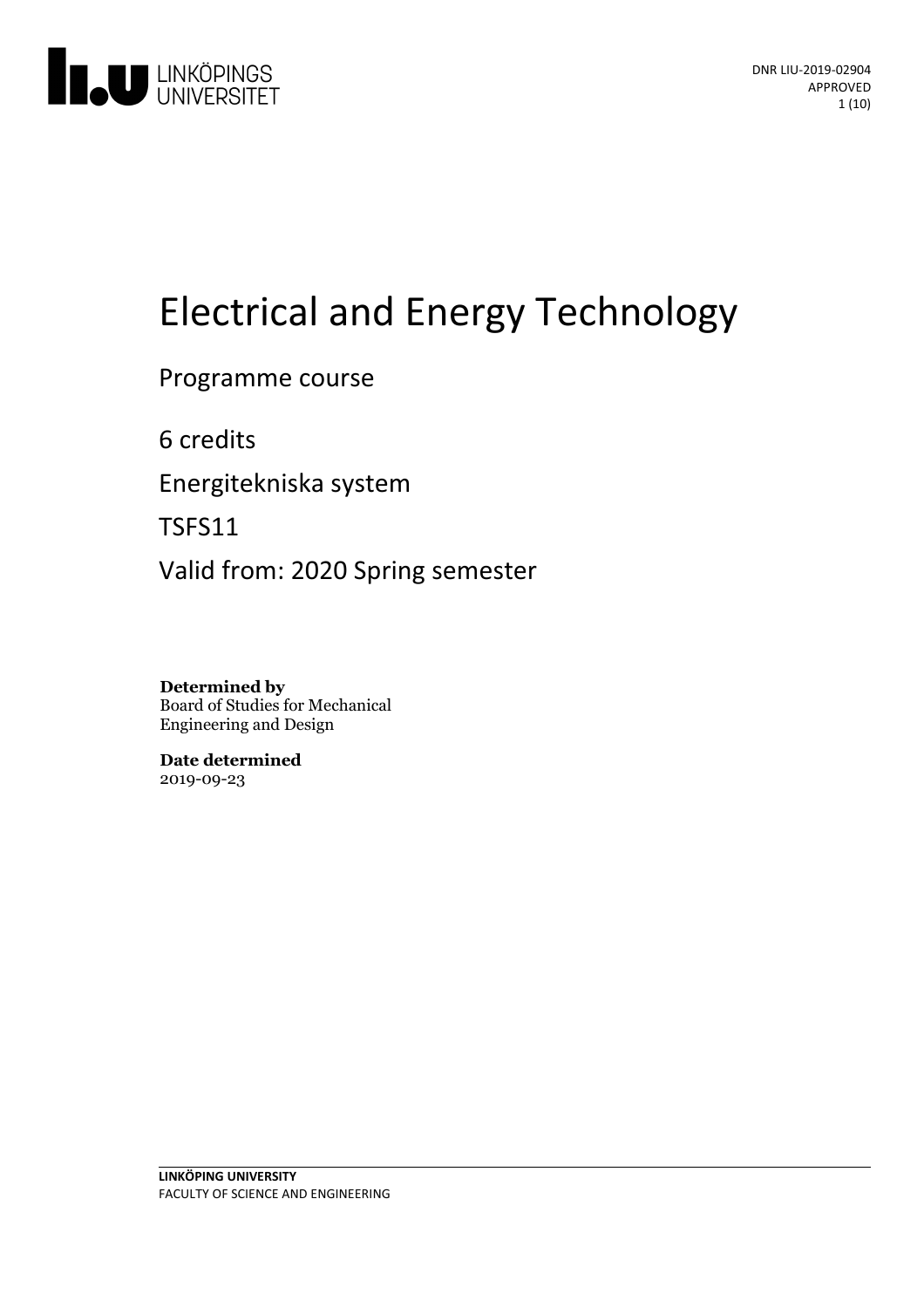# Main field of study

Mechanical Engineering

Course level

First cycle

# Advancement level

 $G<sub>2</sub>X$ 

# Course offered for

- Energy-Environment-Management M Sc in Engineering
- Mechanical Engineering, M Sc in Engineering
- Applied Physics and Electrical Engineering International, M Sc in Engineering
- Applied Physics and Electrical Engineering, M Sc in Engineering

# Specific information

The course is cancelled spring semester 2020.

# Entry requirements

Note: Admission requirements for non-programme students usually also include admission requirements for the programme and threshold requirements for progression within the programme, or corresponding.

# **Prerequisites**

Electrical systems

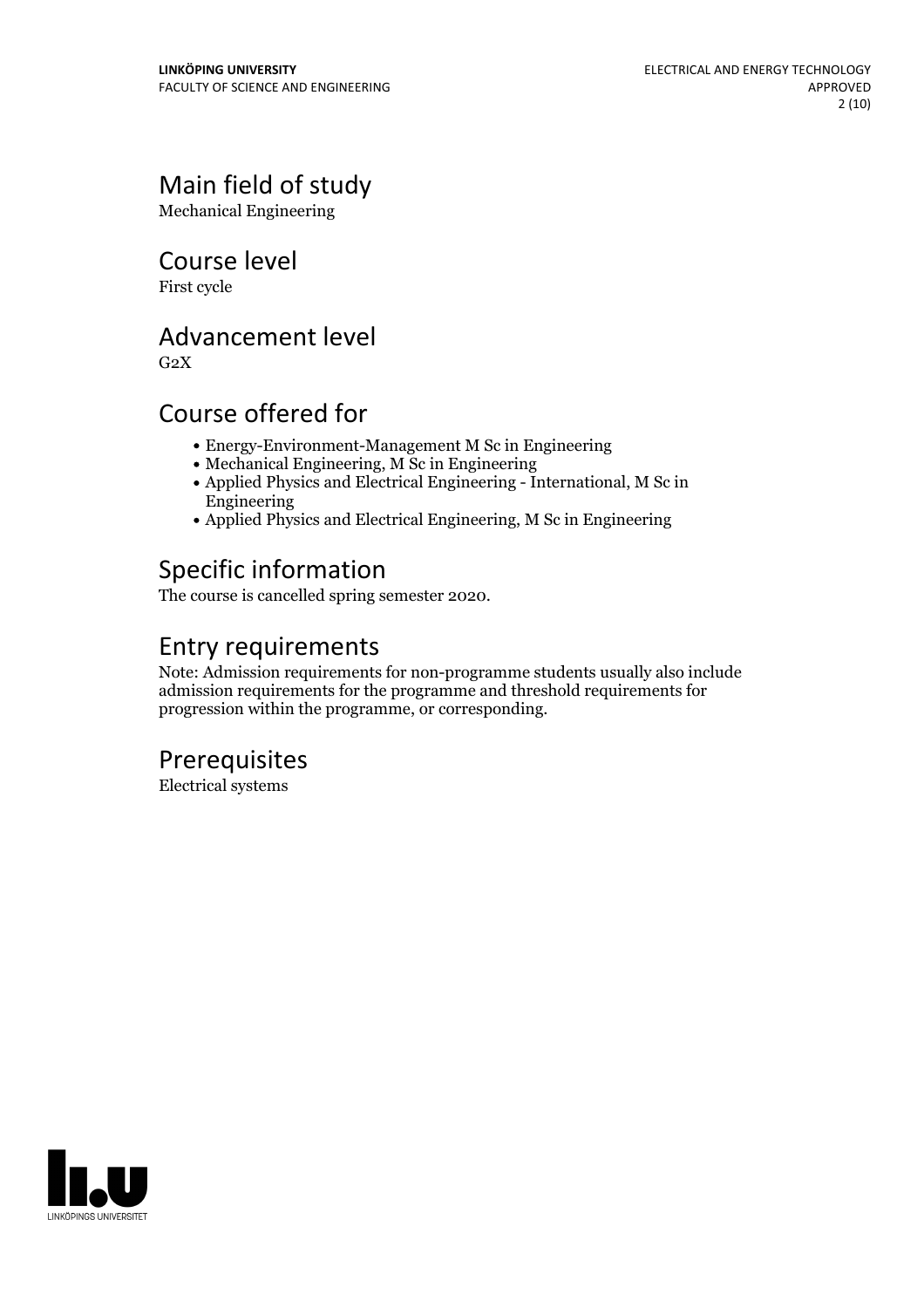# Intended learning outcomes

The overall aim is to provide overall knowledge of the energy system with emphasis on the electrical system. In the end of the course the student should know about how to:

- explain and understand how the electrical grid is constructed and controlled
- explain and understand critical stability issues and the how safe operation is maintained
- perform calculations on three-phase power transfer and draw equivalent per-phase-circuits
- perform calculations on phase-compensation of reactive loads
- perform calculations on symmetrical and unsymmetrical three phase systems
- perform calculations on three phase power transformer
- describe the principle function and perform calculations of different electrical machines such as
	- Asynchronous machine
	- DC-machine
	- Synchronous machine
- perform calculations in power electronics with thyristors and diodes and regulators
- explain and understand the principles of different battery-technologies and what the implications for the end user is.

# Course content

The course will give basic knowledge about energy systems and examples of technical applications in various areas. The principles of different kinds of equipment in the power and heating areas will be treated. Here electric power has a central role.

- Three phase systems and calculations (phase diagrams, synchronous generator, the jw-method etc.)
- Single- and three-phase transformers
- DC machine (machine types, electromechanical relationships, speed- control, efficiency and losses)
- Asynchonous machine (structure, electromechanical relationsips, efficiency and losses)
- Power electronics (rectifiers, diodes, thyristors, inverters)

Using the above as foundation, technical areas that are relevant from an energy perspective will be studied.

- Energy conversion
- Batteries
- Charging
- "Smart grid"
- Infrastructure

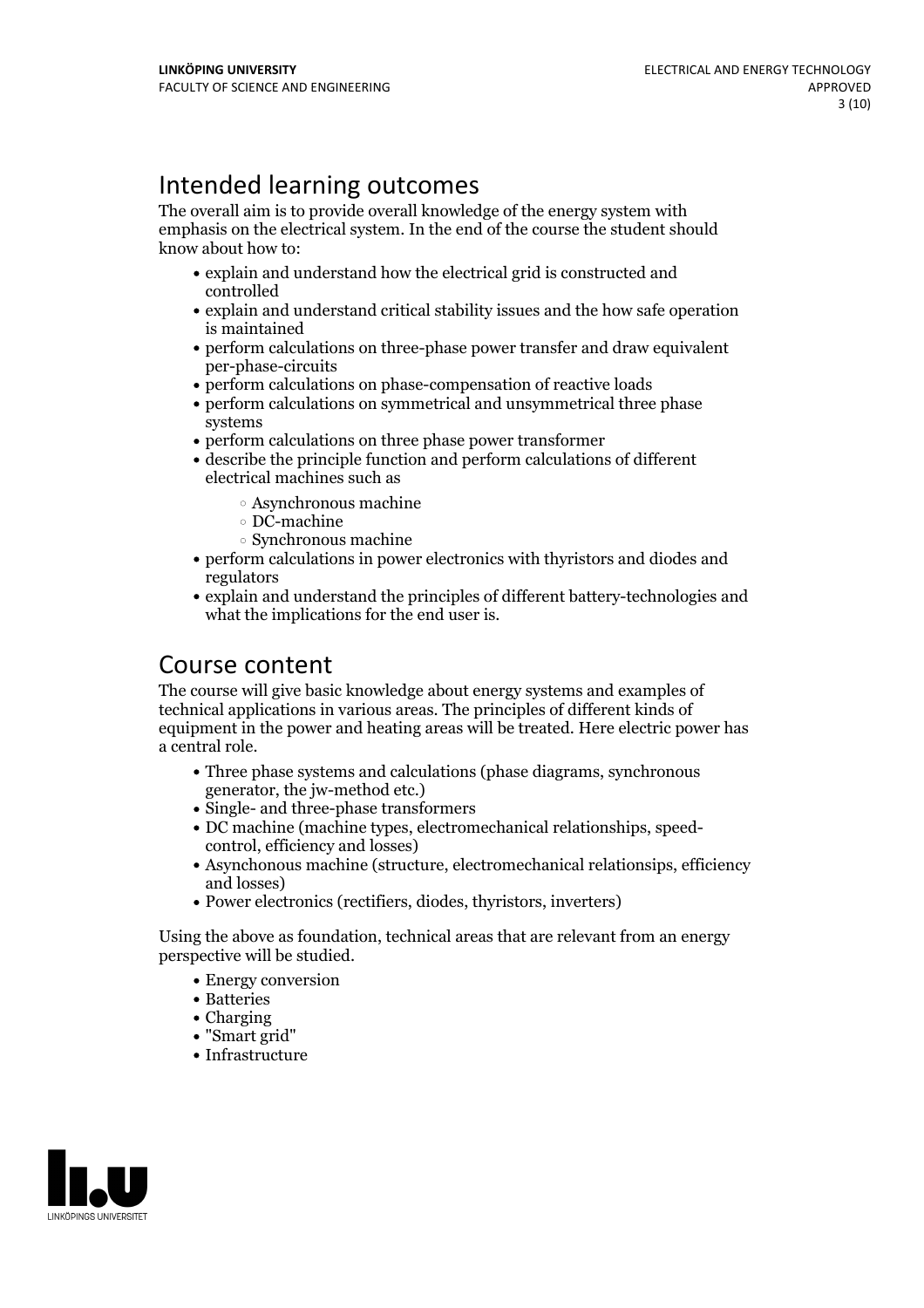# Teaching and working methods

Lectures, tutorials and laboratory work.

# Examination

| TEN <sub>1</sub> | Written examination | 4.5 credits | U, 3, 4, 5 |
|------------------|---------------------|-------------|------------|
| LAB <sub>1</sub> | Laboratory work     | 1.5 credits | U.G        |

# Grades

Four-grade scale, LiU, U, 3, 4, 5

# Other information

### **About teaching and examination language**

The teaching language is presented in the Overview tab for each course. The examination language relates to the teaching language as follows:

- If teaching language is Swedish, the course as a whole or in large parts, is taught in Swedish. Please note that although teaching language is Swedish, parts of the course could be given in English. Examination language is
- If teaching language is Swedish/English, the course as a whole will be taught in English if students without prior knowledge of the Swedish language participate. Examination language is Swedish or English
- $\bullet$  If teaching language is English, the course as a whole is taught in English. Examination language is English.

### **Other**

The course is conducted in a manner where both men's and women's

The planning and implementation of a course should correspond to the course syllabus. The course evaluation should therefore be conducted with the course syllabus as a starting point.

## Department

Institutionen för systemteknik

# Director of Studies or equivalent

Johan Löfberg

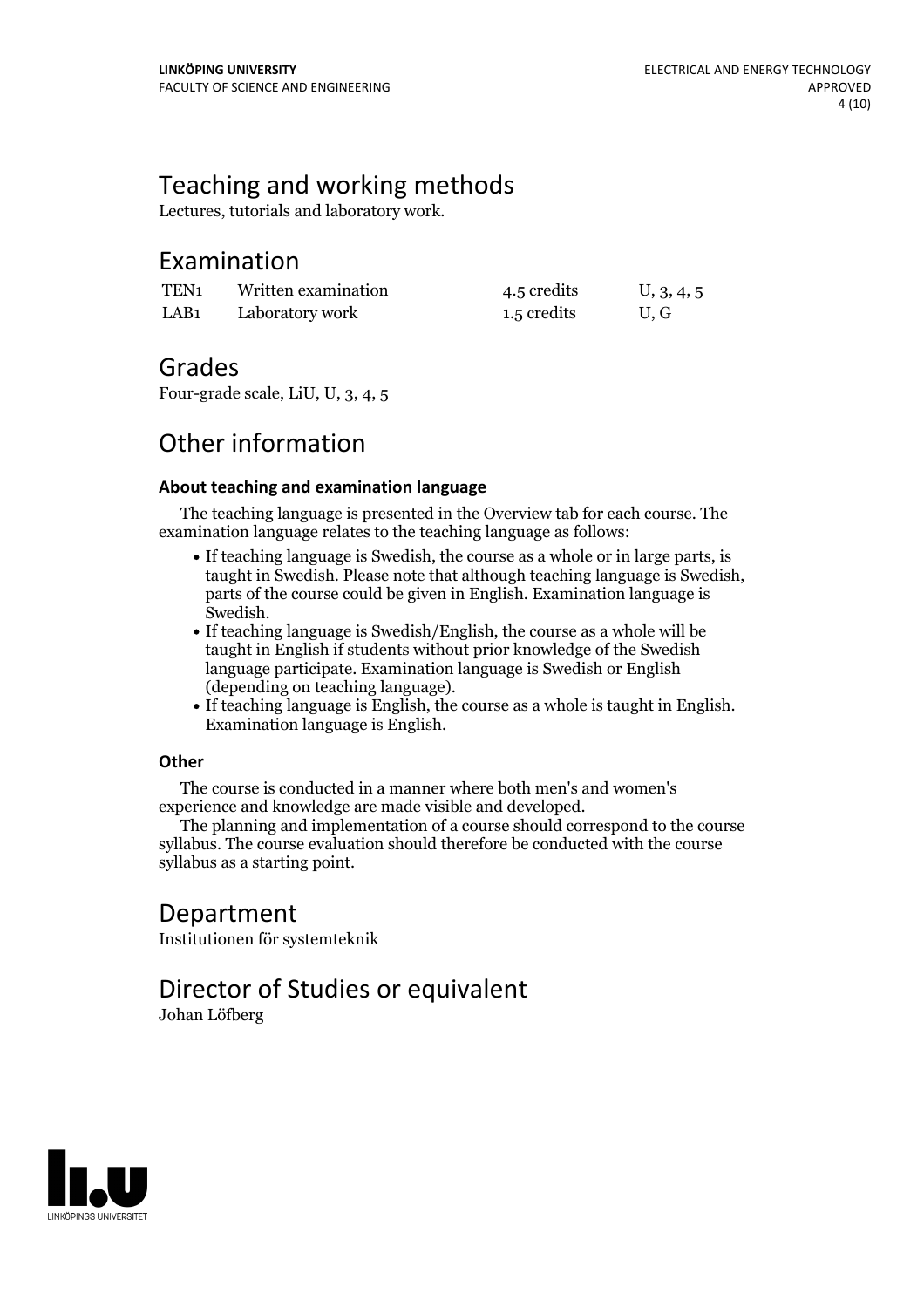# Examiner

Christofer Sundström

# Course website and other links

# Education components

Preliminary scheduled hours: 54 h Recommended self-study hours: 106 h

### Course literature

"Elkraft" av Alf Alfredsson, ISBN 978-91-10057-6, Liber Laborationshandledning.

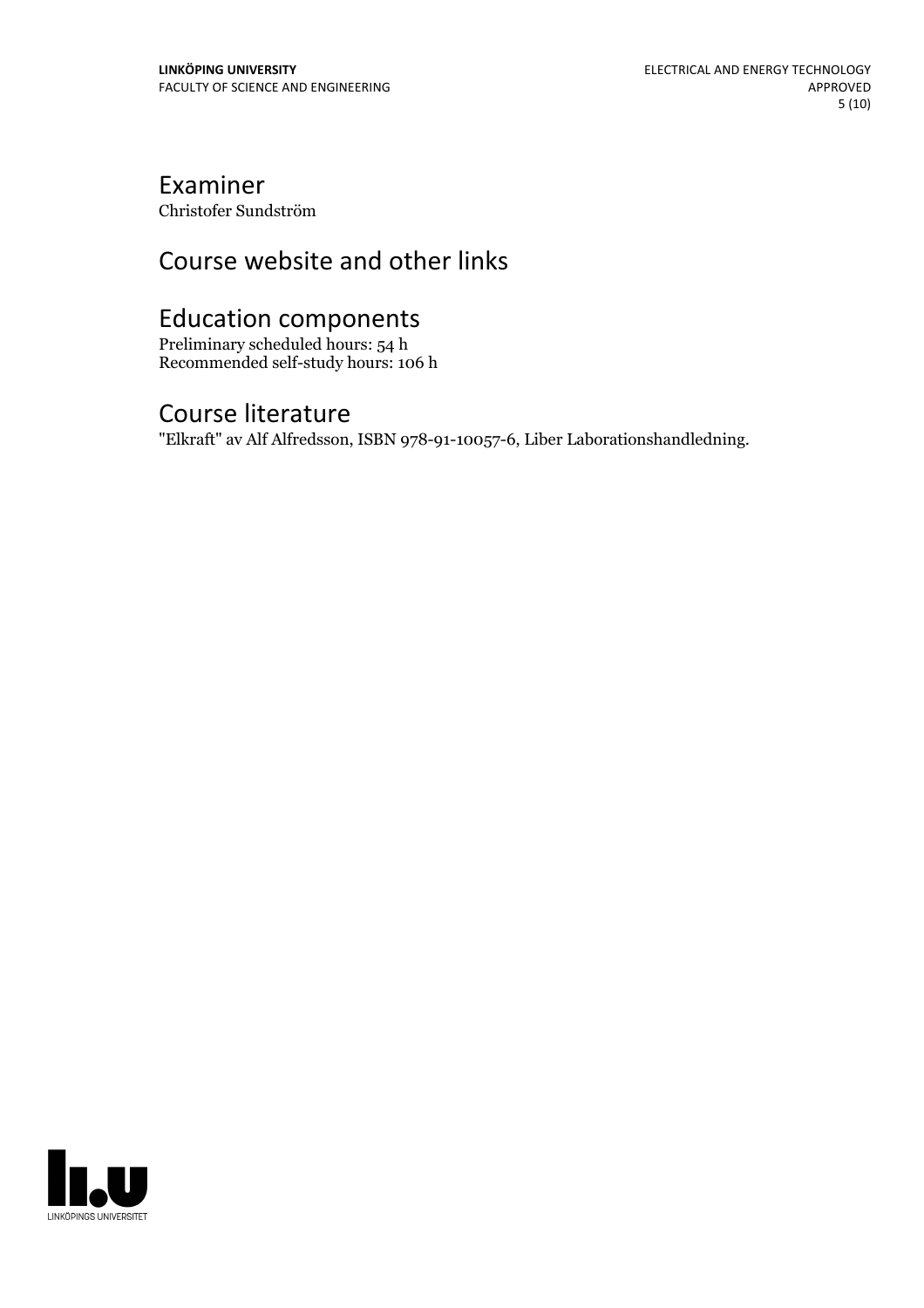# **Common rules**

### **Course syllabus**

A syllabus must be established for each course. The syllabus specifies the aim and contents of the course, and the prior knowledge that a student must have in order to be able to benefit from the course.

### **Timetabling**

Courses are timetabled after a decision has been made for this course concerning its assignment to a timetable module.

### **Interrupting a course**

The vice-chancellor's decision concerning regulations for registration, deregistration and reporting results (Dnr LiU-2015-01241) states that interruptions in study are to be recorded in Ladok. Thus, all students who do not participate in a course for which they have registered must record the interruption, such that the registration on the course can be removed. Deregistration from <sup>a</sup> course is carried outusing <sup>a</sup> web-based form: https://www.lith.liu.se/for-studenter/kurskomplettering?l=en.

### **Cancelled courses**

Courses with few participants (fewer than 10) may be cancelled or organised in a manner that differs from that stated in the course syllabus. The Dean is to deliberate and decide whether a course is to be cancelled or changed from the course syllabus.

### **Guidelines relatingto examinations and examiners**

For details, see Guidelines for education and examination for first-cycle and second-cycle education at Linköping University, http://styrdokument.liu.se/Regelsamling/VisaBeslut/917592.

An examiner must be employed as a teacher at LiU according to the LiU Regulations for Appointments

(https://styrdokument.liu.se/Regelsamling/VisaBeslut/622784). For courses in second-cycle, the following teachers can be appointed as examiner: Professor (including Adjunct and Visiting Professor), Associate Professor (including Adjunct), Senior Lecturer (including Adjunct and Visiting Senior Lecturer), Research Fellow, or Postdoc. For courses in first-cycle, Assistant Lecturer (including Adjunct and Visiting Assistant Lecturer) can also be appointed as examiner in addition to those listed for second-cycle courses. In exceptional cases, a Part-time Lecturer can also be appointed as an examiner at both first- and second cycle, see Delegation of authority for the Board of Faculty of Science and Engineering.

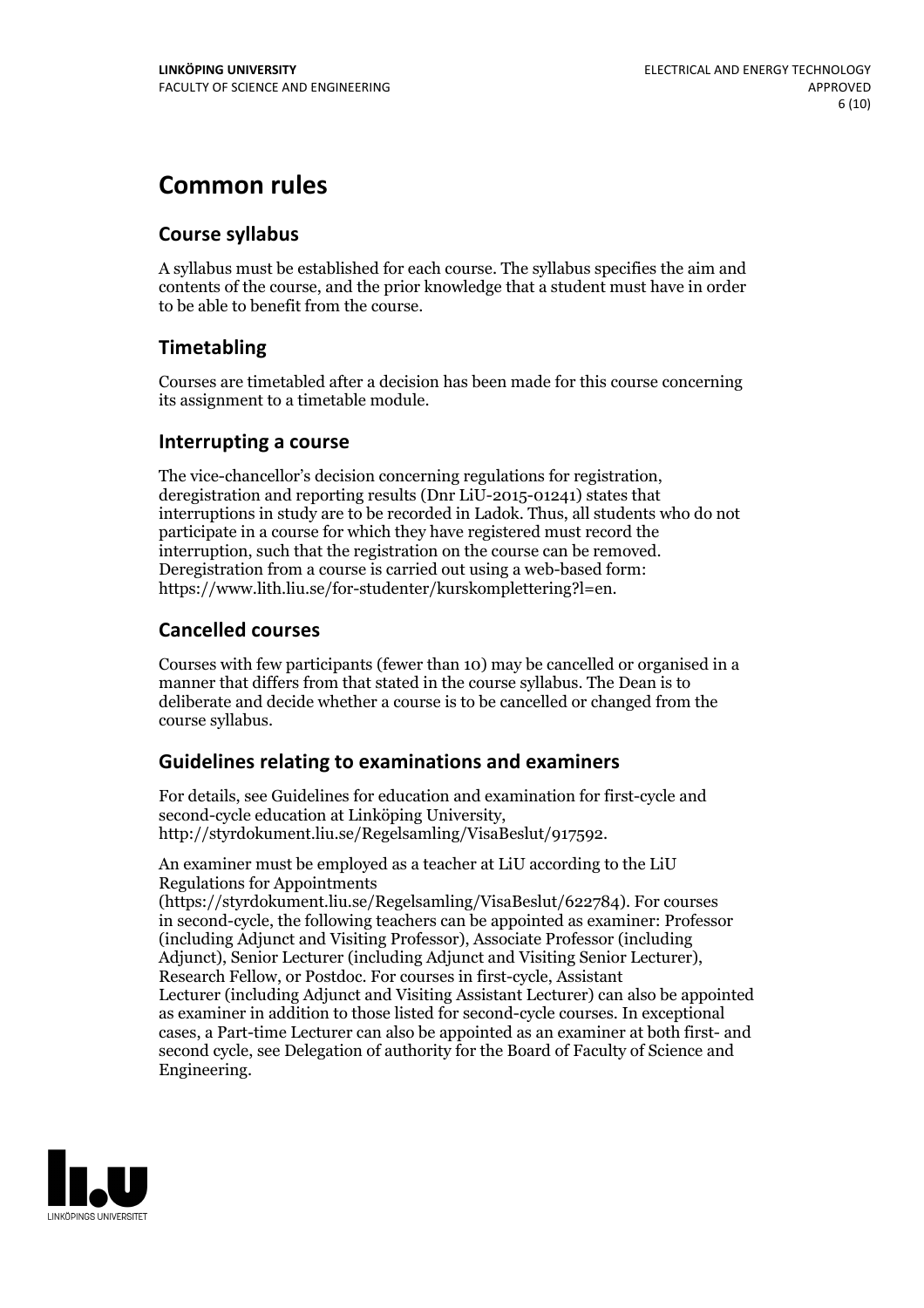### **Forms of examination**

#### **Examination**

Written and oral examinations are held at least three times a year: once immediately after the end of the course, once in August, and once (usually) in one of the re-examination periods. Examinations held at other times are to follow a decision of the board of studies.

Principles for examination scheduling for courses that follow the study periods:

- courses given in VT1 are examined for the first time in March, with re-examination in June and August
- courses given in VT2 are examined for the first time in May, with re-examination in August and October
- courses given in HT1 are examined for the first time in October, with re-examination in January and August
- courses given in HT2 are examined for the first time in January, with re-examination in March and in August.

The examination schedule is based on the structure of timetable modules, but there may be deviations from this, mainly in the case of courses that are studied and examined for several programmes and in lower grades (i.e. 1 and 2).

Examinations for courses that the board of studies has decided are to be held in alternate years are held three times during the school year in which the course is given according to the principles stated above.

Examinations for courses that are cancelled orrescheduled such that they are not given in one or several years are held three times during the year that immediately follows the course, with examination scheduling that corresponds to the scheduling that was in force before the course was cancelled or rescheduled.

When a course is given for the last time, the regular examination and two re-<br>examinations will be offered. Thereafter, examinations are phased out by offering three examinations during the following academic year at the same times as the examinations in any substitute course. If there is no substitute course, three examinations will be offered during re-examination periods during the following academic year. Other examination times are decided by the board of studies. In all cases above, the examination is also offered one more time during the academic year after the following, unless the board of studies decides otherwise.

If a course is given during several periods of the year (for programmes, or on different occasions for different programmes) the board or boards of studies determine together the scheduling and frequency of re-examination occasions.

#### **Registration for examination**

In order to take an examination, a student must register in advance at the Student Portal during the registration period, which opens 30 days before the date of the examination and closes 10 days before it. Candidates are informed of the location of the examination by email, four days in advance. Students who have not

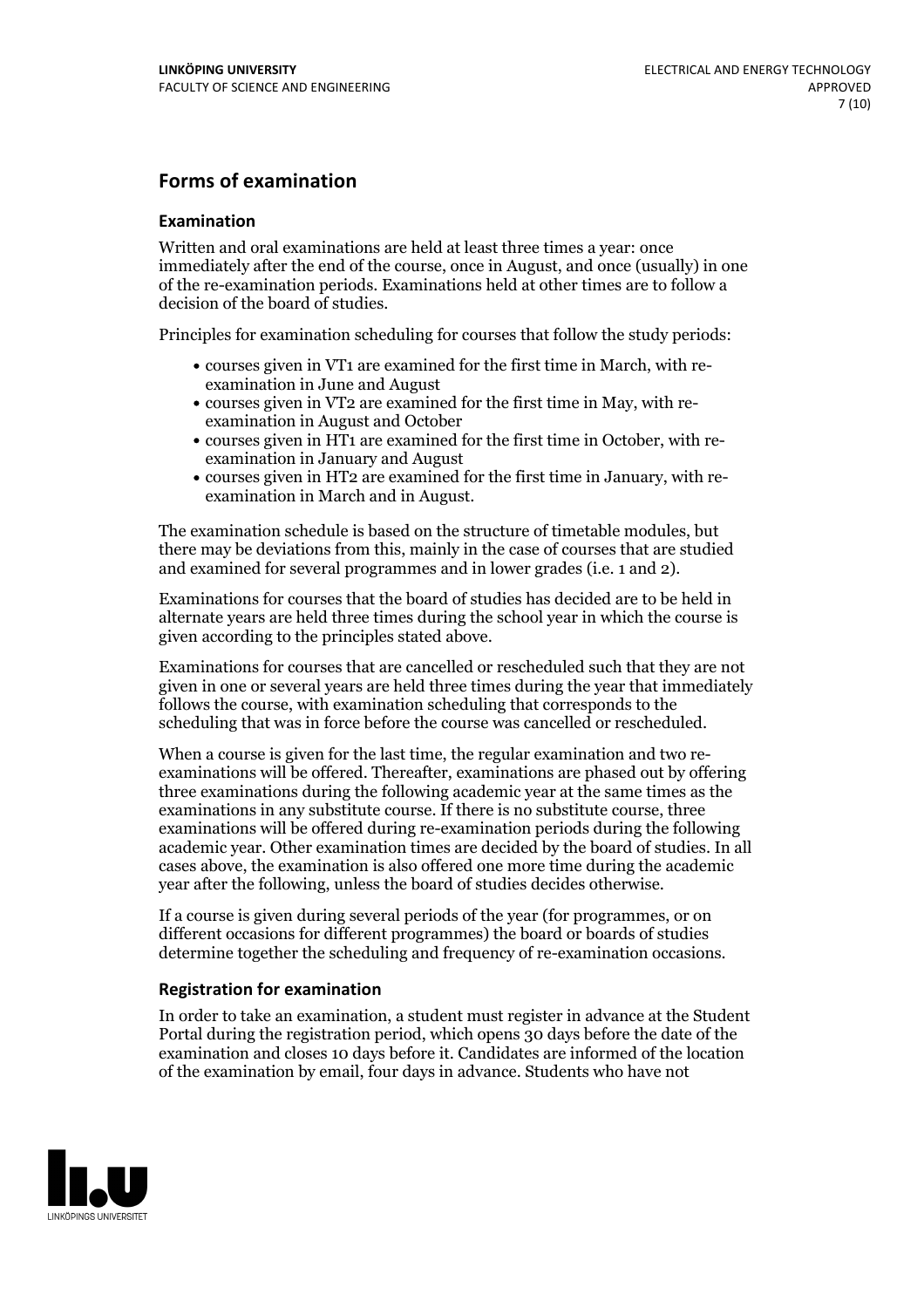registered for an examination run the risk of being refused admittance to the examination, if space is not available.

Symbols used in the examination registration system:

\*\* denotes that the examination is being given for the penultimate time.

\* denotes that the examination is being given for the last time.

#### **Code of conduct for students during examinations**

Details are given in a decision in the university's rule book: http://styrdokument.liu.se/Regelsamling/VisaBeslut/622682.

#### **Retakes for higher grade**

Students at the Institute of Technology at LiU have the right to retake written examinations and computer-based examinations in an attempt to achieve a higher grade. This is valid for all examination components with code "TEN" and "DAT". The same right may not be exercised for other examination components, unless otherwise specified in the course syllabus.

A retake is not possible on courses that are included in an issued degree diploma.

#### **Retakes of other forms of examination**

Regulations concerning retakes of other forms of examination than written examinations and computer-based examinations are given in the LiU guidelines

http://styrdokument.liu.se/Regelsamling/VisaBeslut/917592.

#### **Plagiarism**

For examinations that involve the writing of reports, in cases in which it can be assumed that the student has had access to other sources (such as during project work, writing essays, etc.), the material submitted must be prepared in accordance with principles for acceptable practice when referring to sources (references or quotations for which the source is specified) when the text, images, ideas, data,  $\vec{e}$  etc. of other people are used. It is also to be made clear whether the author has reused his or her own text, images, ideas, data, etc. from previous examinations, such as degree projects, project reports, etc. (this is sometimes known as "self- plagiarism").

A failure to specify such sources may be regarded as attempted deception during examination.

#### **Attempts to cheat**

In the event of <sup>a</sup> suspected attempt by <sup>a</sup> student to cheat during an examination, or when study performance is to be assessed as specified in Chapter <sup>10</sup> of the Higher Education Ordinance, the examiner is to report this to the disciplinary board of the university. Possible consequences for the student are suspension from study and a formal warning. More information is available at https://www.student.liu.se/studenttjanster/lagar-regler-rattigheter?l=en.

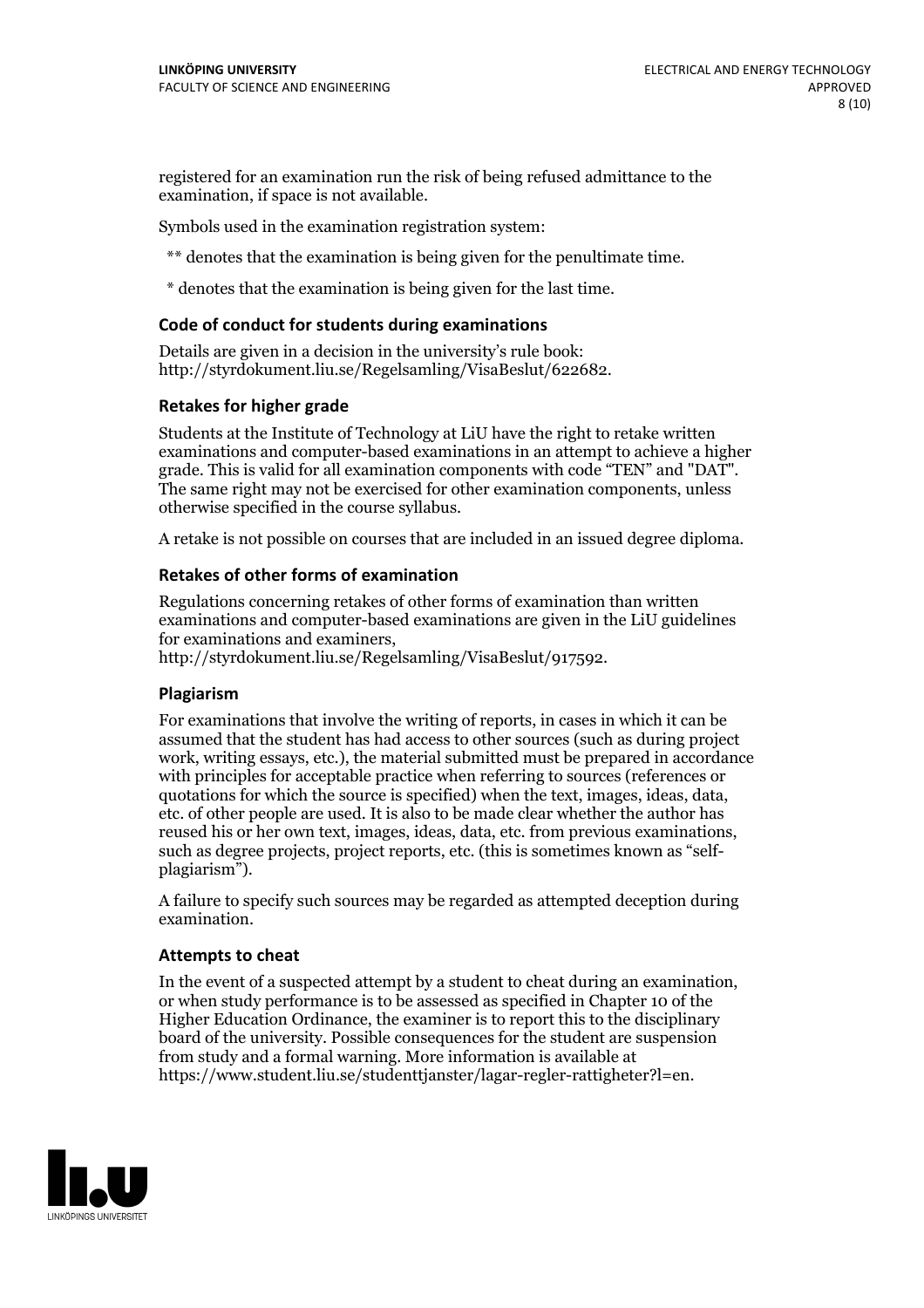#### **Grades**

The grades that are preferably to be used are Fail (U), Pass (3), Pass not without distinction  $(4)$  and Pass with distinction  $(5)$ .

- 1. Grades U, 3, 4, 5 are to be awarded for courses that have written
- examinations. 2. Grades Fail (U) and Pass (G) may be awarded for courses with <sup>a</sup> large degree of practical components such as laboratory work, project work and group work. 3. Grades Fail (U) and Pass (G) are to be used for degree projects and other
- independent work.

#### **Examination components**

- 
- 1. Grades U, 3, 4, <sup>5</sup> are to be awarded for written examinations (TEN). 2. Examination components for which the grades Fail (U) and Pass (G) may be awarded are laboratory work (LAB), project work (PRA), preparatory written examination (KTR), oral examination (MUN), computer-based
- examination (DAT), home assignment (HEM), and assignment (UPG). 3. Students receive grades either Fail (U) or Pass (G) for other examination components in which the examination criteria are satisfied principally through active attendance such as other examination (ANN), tutorial group (BAS) or examination item (MOM). 4. Grades Fail (U) and Pass (G) are to be used for the examination
- components Opposition (OPPO) and Attendance at thesis presentation (AUSK) (i.e. part of the degree project).

For mandatory components, the following applies: If special circumstances prevail, and if it is possible with consideration of the nature of the compulsory component, the examiner may decide to replace the compulsory component with another equivalent component. (In accordance with the LiU Guidelines for education and examination for first-cycle and second-cycle education at Linköping University, http://styrdokument.liu.se/Regelsamling/VisaBeslut/917592).

For written examinations, the following applies: If the LiU coordinator for students with disabilities has granted a student the right to an adapted examination for a written examination in an examination hall, the student has the right to it. If the coordinator has instead recommended for the student an adapted examination or alternative form of examination, the examiner may grant this if the examiner assesses that it is possible, based on consideration of the course objectives. (In accordance with the LiU Guidelines for education and examination for first-cycle and second-cycle education at Linköping University, http://styrdokument.liu.se/Regelsamling/VisaBeslut/917592).

The examination results for a student are reported at the relevant department.

### **Regulations (applyto LiU in its entirety)**

The university is a government agency whose operations are regulated by